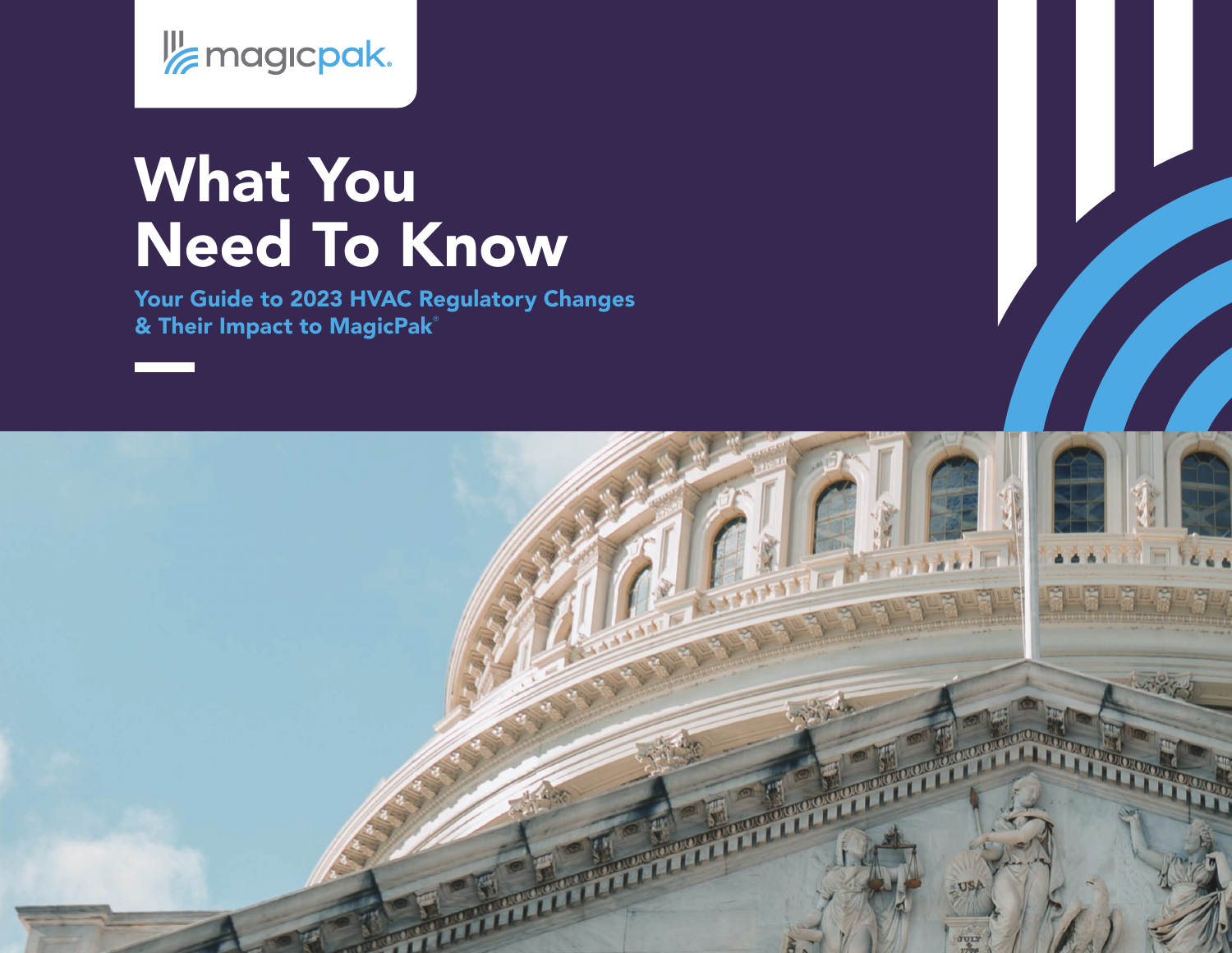### U.S. Energy Efficiency Standards Are Changing

#### The Department of Energy (DOE) periodically analyzes energy usage and shifts minimum efficiency requirements for HVAC equipment.

We are providing this quick reference guide to help you understand the new minimums and updated testing standards that will affect the industry in 2023.



### The Way We Talk About SEER, EER And HSPF Is Changing

Beginning in 2023, manufacturers will be required to comply with new, more stringent testing standards for efficiency ratings to more accurately represent field performance. There will be new metrics and new naming for these updated ratings: SEER2, EER2 and HSPF2.

The increased static pressure used during efficiency testing means SEER2 and EER2 ratings will be approximately 5% lower than current SEER and EER ratings. HSPF2 ratings will be approximately 15% lower. This does not equate to a loss of performance.

### What Does This Mean?

During the transition, SEER and SEER2, EER and EER2, and HSPF and HSPF2 ratings will be published for all product lines. Current AHRI system matches will be updated and relaunched in accordance with these new standards.



Single Package 0.10 – 0.20 ESP (depending on capacity)

Space-Constrained 0.30 ESP

Single Package 0.50 ESP

Increasing static pressure while testing to better represent field installations

### WHAT CAN YOU DO?

Take the time today to understand how these changes will affect you and your customers.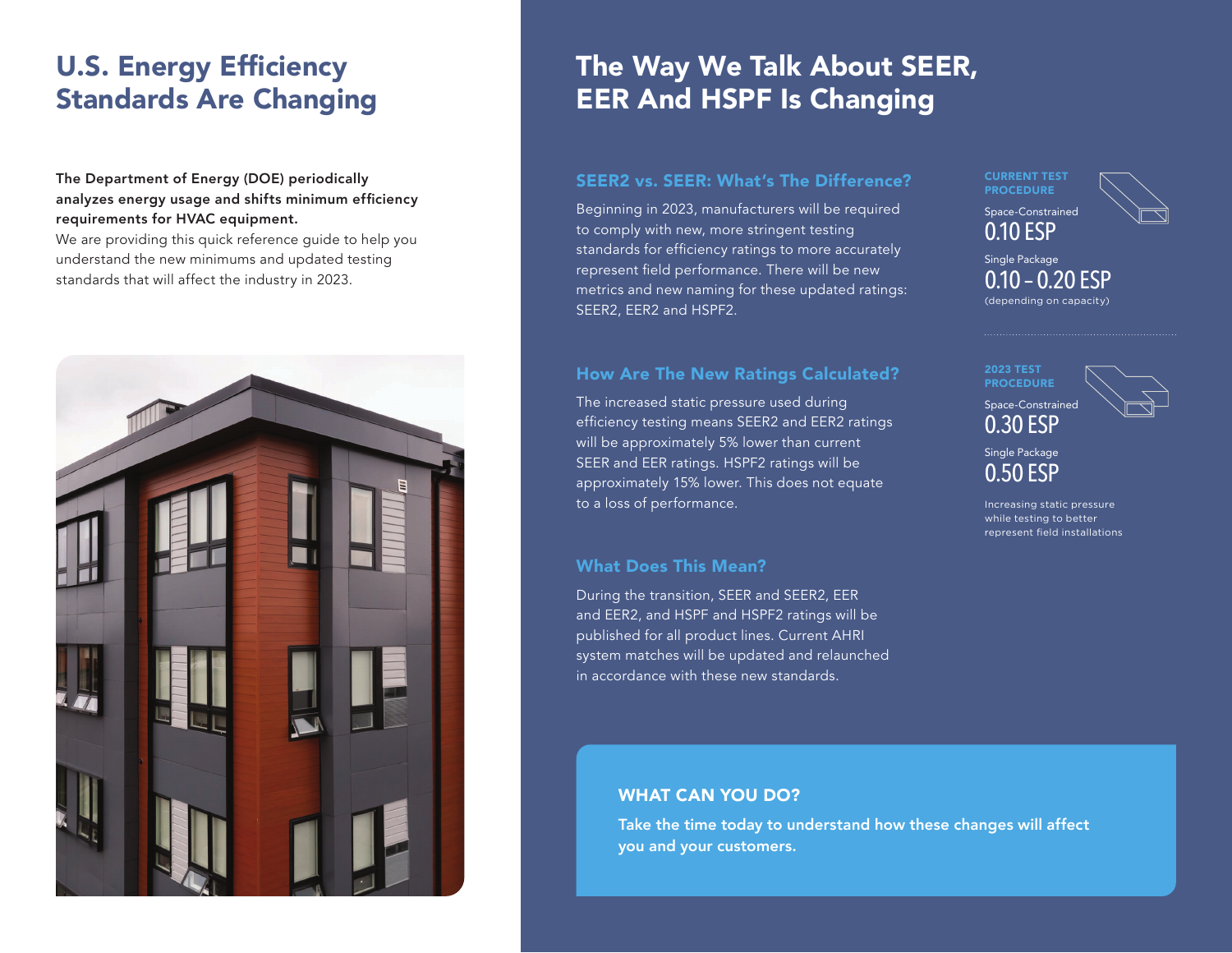### Impact to Category

### New national standards for

- **Space constrained air conditioners (G/E & E/E 0.75–2.5 Ton Units)**
- **Space constrained heat pumps (HP 0.75–2.5 Ton Units)**
- **Single package heat pumps (HP 3 Ton Units)**

### New regional standards for

- **Single package air conditioners (G/E & E/E 3 Ton Units)** 
	- CA, NV, AZ & NM installations must meet new standards effective 1/1/2023

# Timing & Ability to Sell Through

### Space Constrained Category

- **Air conditioners and heat pumps** 
	- Equipment manufactured by 12/31/2022 may be installed indefinitely

### Single Package Category

- **Air conditioners** 
	- North & Southeast equipment manufactured by 12/31/2022 may be installed indefinitely
	- Southwest installations as of 1/1/2023 must meet the new standards
- Heat pumps
	- Equipment manufactured by 12/31/2022 may be installed indefinitely

## Impact to MagicPak®

### All MagicPak units will comply with the new efficiency standards. You can sell through your MagicPak inventory.

- **Most MagicPak products are in the Space Constrained Category, subject to national** efficiency standards, so the regulation applies to the Manufacture by date.
	- 0.75 2.5 Ton All Fuel Types (M-Series & V-Series)
	- 3.0 Ton Heat Pumps (M-Series)
		- In the Space Constrained Category, but subject to a national standard
- **•** M-Series 3 ton E/E & G/E models are in the Single Packaged Category which is subject to regional efficiency standards.
	- In the North & Southeast, the regulation applies to Manufacture by date
	- In the Southwest, installations as of 1/1/2023 must meet the new standards
		- The current M-Series 3 ton E/E & G/E units already meet the new 2023 minimums, so you can sell through your inventory
- **AHRI will be updated to include the SEER2 ratings on current models by 12/31/202**

|                          |                         | <b>Current DOE Minimum</b> |                          |                          | <b>New DOE Minimum</b> |                          |                          |                                                             |                                                  |                                              |
|--------------------------|-------------------------|----------------------------|--------------------------|--------------------------|------------------------|--------------------------|--------------------------|-------------------------------------------------------------|--------------------------------------------------|----------------------------------------------|
|                          |                         | <b>SEER</b>                | <b>EER</b>               | <b>HSPF</b>              | SEER2                  | EER2                     | HSPF2                    | <b>Regulation Type</b>                                      | <b>Can You Sell Through?</b>                     | <b>Product Families Affected</b>             |
| <b>Space Constrained</b> | <b>Heat Pumps</b>       | 12.0                       | $\overline{\phantom{a}}$ | 7.4                      | 11.9                   | $\sim$                   | 6.3                      | <b>National</b><br>Based on Manufacture by Date             | Yes                                              | <b>M-Series</b> (MHP) $\vert$ 0.75 – 2.5 Ton |
|                          | <b>Air Conditioners</b> | 12.0                       | $\overline{\phantom{0}}$ | $\overline{\phantom{0}}$ | 11.7                   | $\sim$                   | $\overline{\phantom{0}}$ |                                                             |                                                  | V-Series (EWC/HWC8/HWC9)   $1.0 - 2.5$ Ton   |
|                          |                         |                            |                          |                          |                        |                          |                          |                                                             |                                                  | <b>M-Series</b> (MGE/MCE)   $0.75 - 2.5$ Ton |
| Single Packaged          | <b>Heat Pumps</b>       | 14.0                       | $\overline{\phantom{a}}$ | 8.0                      | 13.4                   | $\overline{\phantom{a}}$ | 6.7                      | National<br>Based on Manufacture by Date                    | Yes<br>Yes - Current units meet new<br>standards | M-Series (MHP)   3.0 Ton                     |
|                          | <b>Air Conditioners</b> | 14.0                       | $11.0*$                  | $\overline{\phantom{a}}$ | 13.4                   | $10.6*$                  | $\overline{\phantom{a}}$ | Regional: North & Southeast<br>Based on Manufacture by Date |                                                  | M-Series (MGE/MCE)   3.0 Ton                 |
|                          |                         |                            |                          |                          |                        |                          |                          | <b>Regional: Southwest</b><br>Based on Install by Date      |                                                  |                                              |